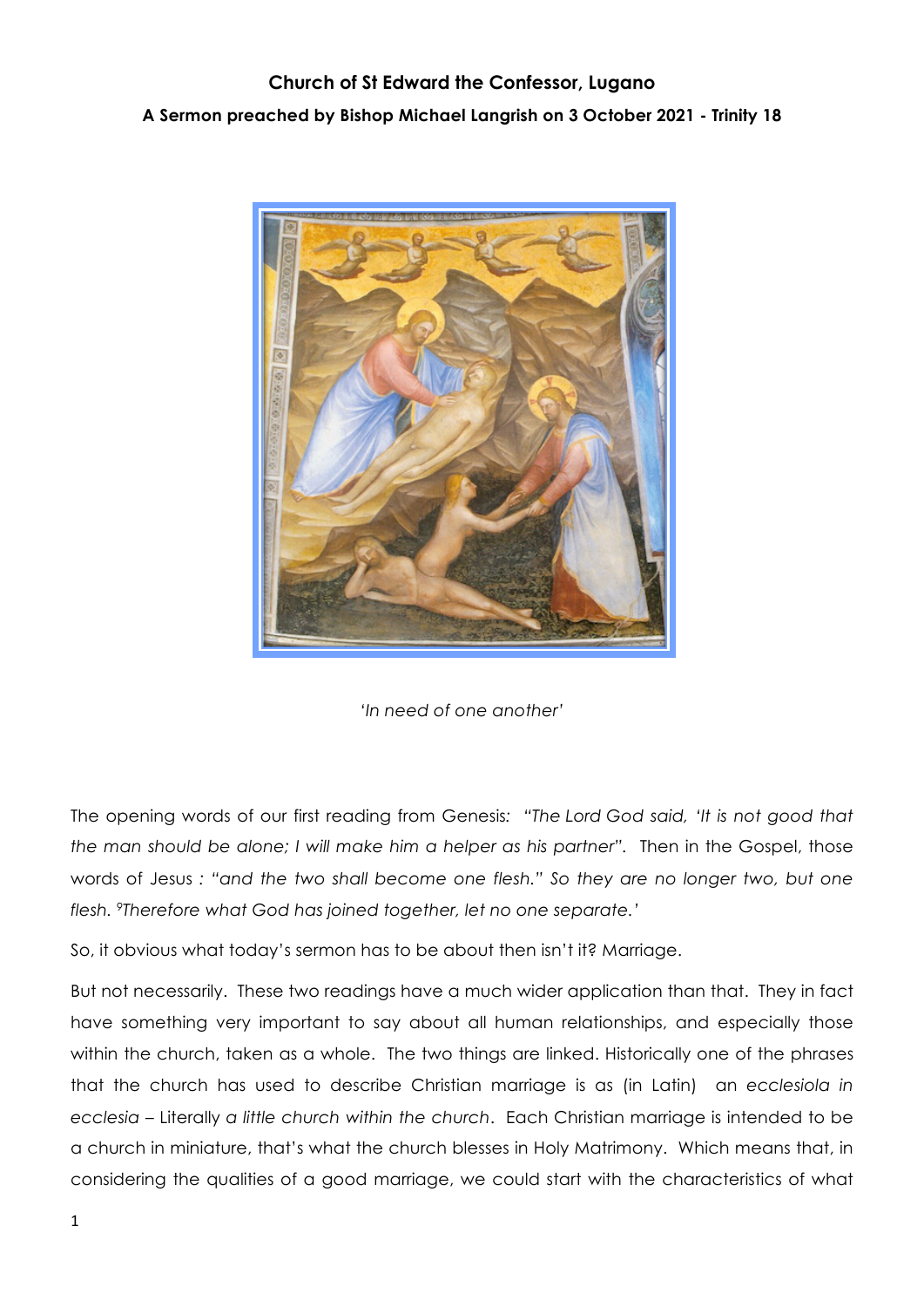the church is called to be, and then read off from them the qualities, virtues and values we should expect to find in a marriage. But equally we might work the other way and say: if this is what the scriptures teach us about the miniature church that is marriage, then surely, in the same way, we should be expecting to find the same things on a larger scale in that bigger version of eccelsia – a local church or chaplaincy, in the life of a Diocese, or the church as a whole. So, with this morning's readings in mind, let's take those words *'it's not good for a human being to be alone'* and work from the smaller to the larger, from marriage to the church. And if we do that, then I suggest that there are some very important lessons for us all to learn about why is it not good for any human to be alone?

First life is, even before marriage, (but as the marriage service puts it): *a gift of God in creation*. Human beings are made by God, for God, and to reflect the life of God in the world. The very first thing that the bible tells us about our nature is that we are made in the image of God. And here I want to emphasise that word **we.** 

**It is not good for us to be alone because** Adam alone doesn't fully reflect the image of God *"God created humankind in his image, in the image of God he created them; male and female he created them".* (Genesis 1:27). The good news, gentlemen, is that it does all depend on us, the male of the species needs the female to even begin to be able to reflect the nature and qualities of God to the world. And the bad news, ladies, is that you need us men too. Just as we need others who are different from us in race and ethnicity, in temperament and outlook. One theologian puts it like this: *"Not man alone, nor the man and woman together, but only the whole of humanity is the fully developed image of God, his children, his offspring. The image of God is much too rich for it to be fully realized in a single human being, however richly gifted that human being might be. It can only be somewhat unfolded in its depth and riches in a humanity counting billions of members"* (*Herman Bavinck*). Or to use the rather more pithy words of Cardinal Basil Hume: *"Because we are made in the image of God, then every man woman and child knows something of God that no one else knows."* We are unique, but not alone. We need one another. No sexism, no racism, no caste or classism – no individualism - in the church of God, for each of these things in some way distorts or diminishes the image of God that is seen in the world.

*It is not good that the man should be alone*, for other reasons as well. Most obviously with one man on his own there is no reproduction, no growth. If there had only been Adam, then the population of the world would have remained at one. Alone Adam could not be fruitful and multiply (Gen 1.28)). Put very simply, it takes a biological man and a biological woman to procreate. I know that all kinds of other possibilities seem to exist now, but all rely on this principle of complementary and addition. Without  $X + Y$ , Z (or XY) cannot exist. And this same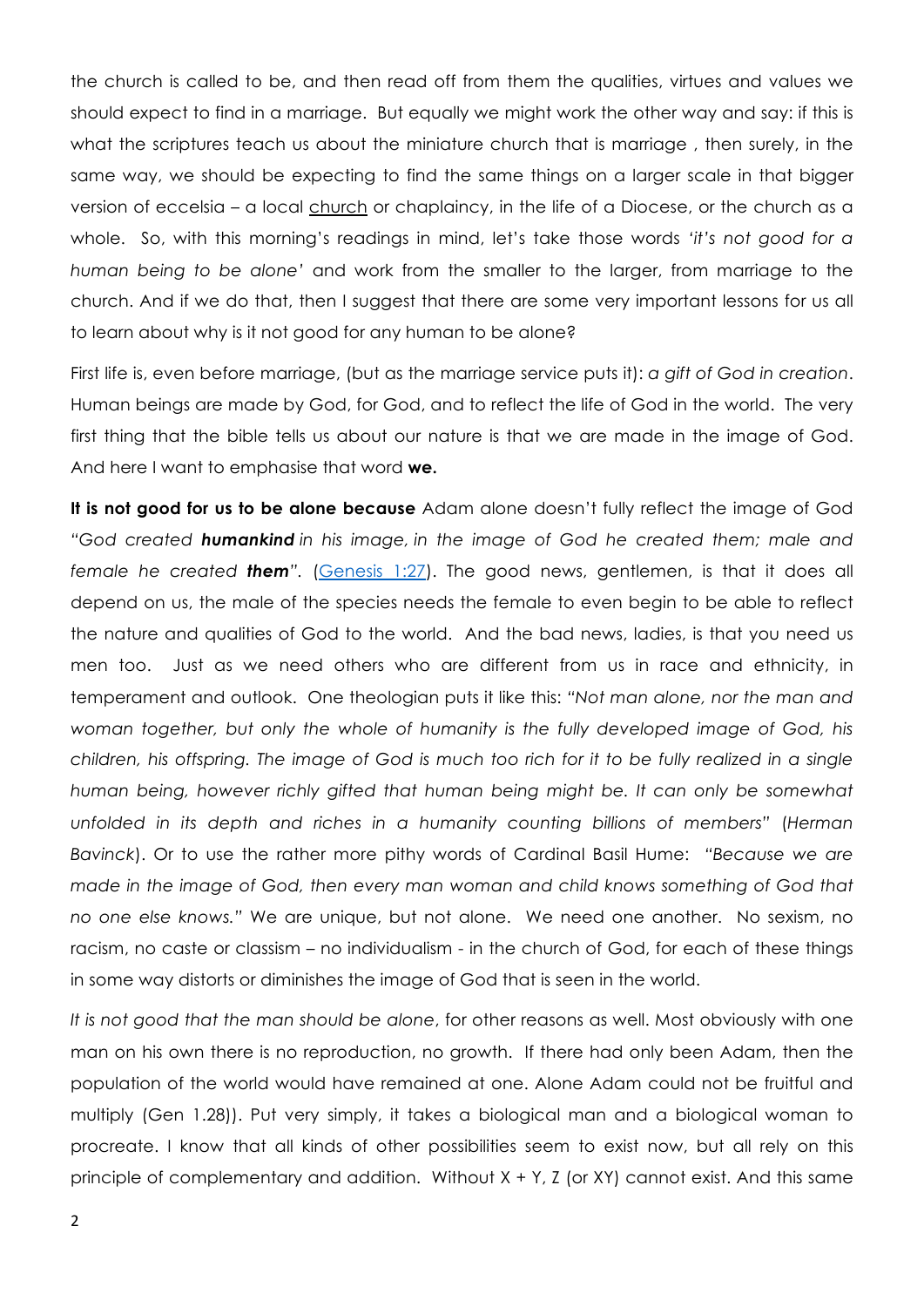principle of growth and reproduction based on difference and complementarity is written into all other aspects of life too. *'There are different kinds of gifts,'* St Paul tells us '*There are different kinds of service . . . . there are different kinds of working . . . each one the manifestation of the Spirit is given for the common good.*' No one single person can possibly have a monopoly of all the knowledge, all the skills, all the experience, all the gifts of character necessary for a healthy and growing community. Just the thought of it is ridiculous. But you do come across some people who think it is not so; that it all depends on them. And even more do we find groups who think that they have already got all that is needed for the good of their life, so – everyone else keep out, thank you very much. If you won't keep out, then sit down and keep quiet. There are societies like this, and communities and churches too. Far too often I have come across churches which are not growing, or even worse declining, because the gifts of some are not recognised, used and encouraged, or when the skills and experience of some are rated more important than the insights and contributions of others, especially those who might be new, or newer. Ask yourself for the moment which member of your own body is the oldest – the nose? the ear? the big toe? Again, it is a ridiculous question. We know that it doesn't work like that. And even when we have had bits of the body replaced – a new hip, a new lens in the eye, a liver transplant, or whatever – we desperately need the whole lot to be working in harmony together, and we rightly fear what might happen when they don't. So why don't we feel the same way about the body of Christ. I have seen far too many examples of what I might call 'the church of the revolving door' where new people are drawn in, stay for a while, and then leave because they feel unnoticed, unvalued, their gifts and experience not fully appreciated or made use of in the life of the body as a whole.

And it is not just communal growth that is affected when we opt for individualism, or restrict our interactions to people just like ourselves, It is not good that should be alone because when we are, that restricts our personal growth and development too. God made Eve to **complement** Adam. That's not *compliment* like "Oh Adam, aren't you so strong!" It's *complement* with an 'e,' which has the idea of completing. And this is about more than procreation, it is also about partnership*: "the Lord God said, 'It is not good that the man should be alone; I will make him a helper as his partner."* And as we all know, partnerships – in business or in the home work best when we do, complement one another, her strengths compensate for my weaknesses; his ability makes up for my failings. And as we learn from one another so do we personally grow. I hope that my time here in Lugano might have some small benefit for you. I am absolutely certain that it will be of value to me, and that I will go home having gained something, grown in some way, from what I have seen and learned and experienced, the people I have met, here. A healthy church is one that enables us to come alongside others who are different; and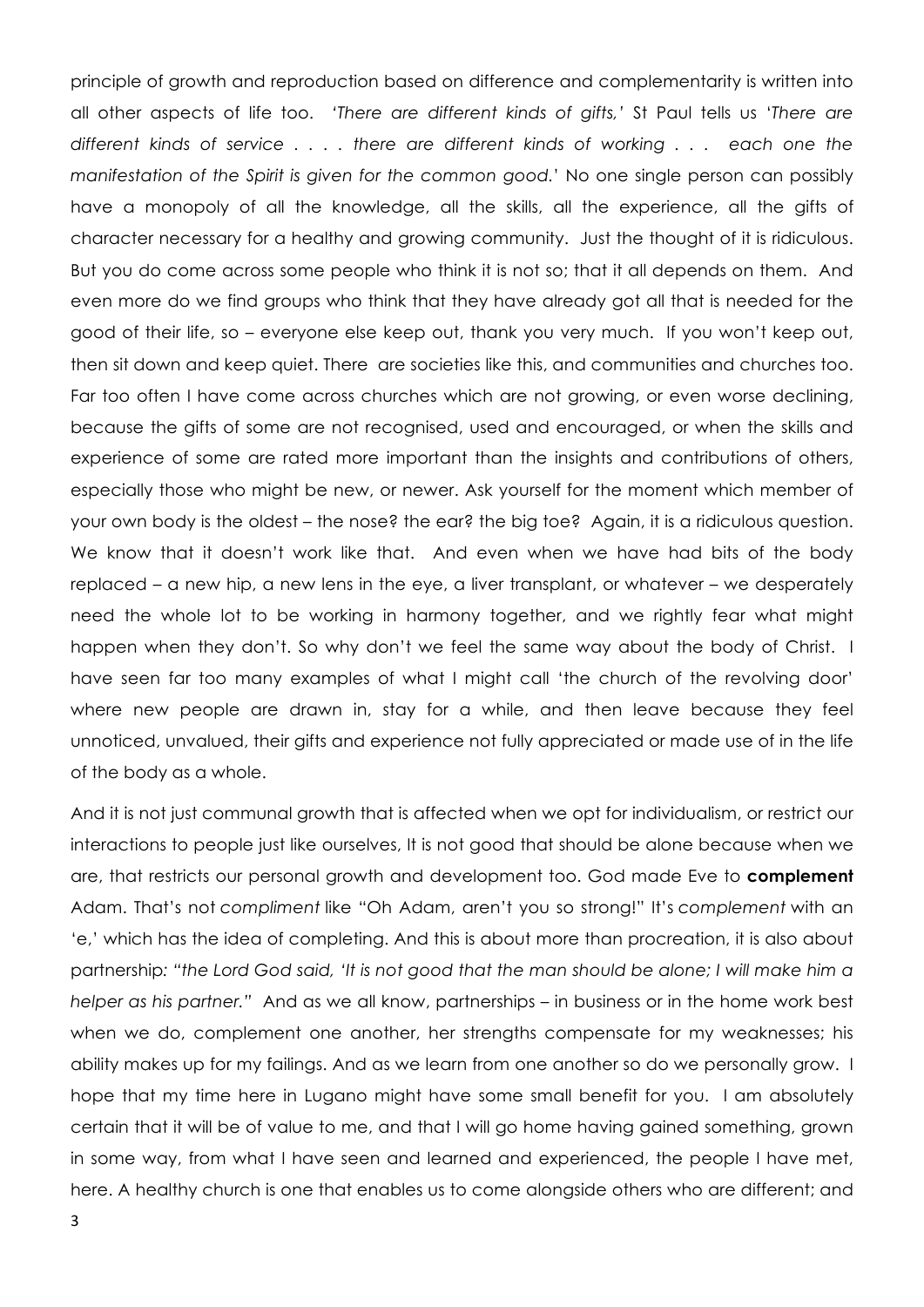to benefit from this. But for that to happen we all have to work at creating an atmosphere of safety, openness and trust. We are persons, and not just individuals. Personhood requires relationships. Humans are social beings. That's why in prison "solitary confinement" is a punishment. It's hard to be alone. And that's why also churches have a special responsibility to be aware of, and care for, those in their congregations, and in their wider community, who find themselves alone – the elderly, the widow, the bullied child, the anxious adolescent, the abandoned spouse, the frightened asylum seeker or the disorientated refugee. It really is not good to be made to be alone.

This should not surprise us when we, as Christians, know God as Trinity, three persons in one. Father, Son and Holy Spirit have never been alone! God is eternally relational. And he is love. And it is out of that love that he creates us, you and me and every other person ever to have been found on this globe, and for the fundamental reason that he loves each one of them and wants each one to respond with love for him too. Love and relationship are all – it is not good to be alone. And it is for this reason too that throughout the bible whenever the Lord calls out to a person, it is always with a *people* in mind: *a chosen race, a royal priesthood, a holy nation, God's own people (1 Peter 2.9)* There is no such thing as an individual Christian; rather we were baptised into one body and each are members of it, and it is as a body that we are called to reflect God in the world, as a body to grow together in numbers and faith, as a body to encourage one another in life's journey and help each other grow in Christ. And as a body to worship God as well.

From the very beginning, God is about a *people*. Individuals can love God, but the beauty of God's design is that He is wants a *people* for Himself, to live out together a life of love. As individuals we are instructed to *pray*, but it is as a people, his own people united in love for him and for another, that we are called to *worship –* to give God His true worth, for that is what the word means. Modern western Christianity is so often so very "me" centred. But at its core, the gospel is not merely about "me" but "us." Christ came to redeem a *people* (*Titus 2.14*). To love God involves loving others. When asked by the disciples for instruction on prayer Jesus told them to start by saying **Our** Father – not mine alone, or the father of just a few: The Father, as Paul puts it, *from whom every family in heaven and on earth takes its name*. And so our central act of worship – Jesus instruction to *'do this in remembrance of me*'; we call Communion – that is togetherness, something that we do in the fellowship of the Holy Spirit – which is why on that first Pentecost the faithful were *altogether, in one place.* It ought to be so straightforward but what a hard lesson it sems for we poor sinners to learn: Individualism, sectarianism, doing our own thing. This really is to what the Lord desires. It really is *not good to be alone*.